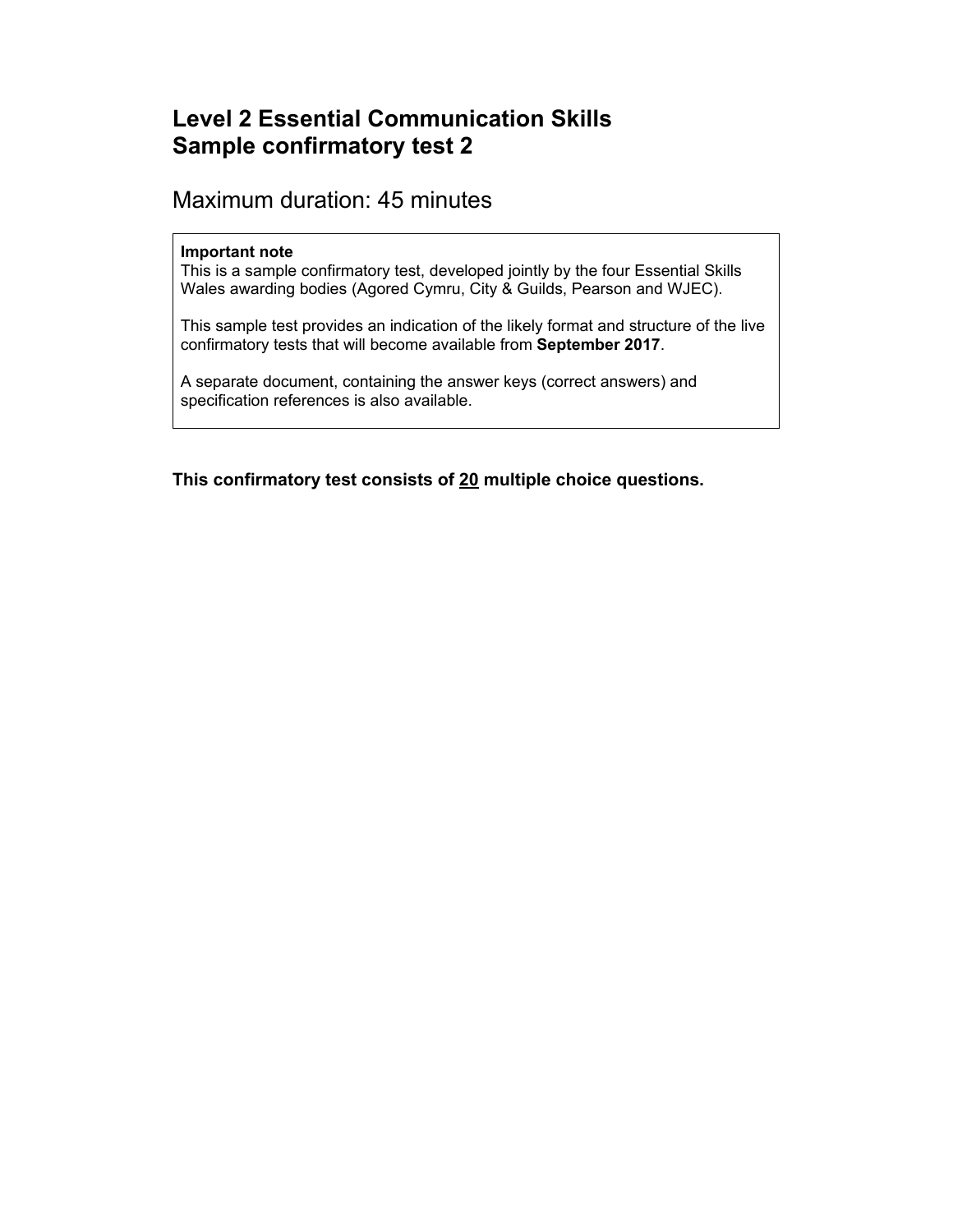## **Text 1 Questions 1 to 10 are about Text 1 below.**

| <b>A Natural Resource</b>                                                                                                                           |                                                                                      |  | Line 1  |
|-----------------------------------------------------------------------------------------------------------------------------------------------------|--------------------------------------------------------------------------------------|--|---------|
| Water is an essential resource. We cannot live without it. A person can survive for                                                                 |                                                                                      |  | Line 2  |
| around a month without food but only up to a week without water.                                                                                    |                                                                                      |  | Line 3  |
|                                                                                                                                                     |                                                                                      |  |         |
|                                                                                                                                                     | Luckily, 70% of the Earth is covered with water, which helps to regulate the planets |  | Line 4  |
| temperature. However, only about 1% of the world's water is readily available for                                                                   |                                                                                      |  | Line 5  |
|                                                                                                                                                     | human use. Nearly 97% is too salty or otherwise undrinkable, 2% is contained in ice  |  | Line 6  |
| just leaves the 1% for all of humanity's needs.<br>caps and glaciers,                                                                               |                                                                                      |  | Line 7  |
|                                                                                                                                                     |                                                                                      |  |         |
| As our population grows, more and more people are sharing this limited resource.                                                                    |                                                                                      |  | Line 8  |
| Also, the more water that individuals consume, the less there is available for the                                                                  |                                                                                      |  | Line 9  |
| environment. Therefore, it is important that we use water wisely and do not waste it.                                                               |                                                                                      |  | Line 10 |
|                                                                                                                                                     |                                                                                      |  |         |
|                                                                                                                                                     |                                                                                      |  | Line 11 |
|                                                                                                                                                     | <b>Worldwide Water Usage</b>                                                         |  |         |
| Households                                                                                                                                          |                                                                                      |  |         |
|                                                                                                                                                     |                                                                                      |  |         |
|                                                                                                                                                     |                                                                                      |  |         |
|                                                                                                                                                     |                                                                                      |  |         |
| Industry                                                                                                                                            |                                                                                      |  |         |
|                                                                                                                                                     |                                                                                      |  |         |
|                                                                                                                                                     |                                                                                      |  |         |
| Generating                                                                                                                                          |                                                                                      |  |         |
| Power                                                                                                                                               | Growing                                                                              |  |         |
|                                                                                                                                                     | Crops                                                                                |  |         |
| Livestock                                                                                                                                           |                                                                                      |  |         |
|                                                                                                                                                     |                                                                                      |  |         |
|                                                                                                                                                     |                                                                                      |  |         |
|                                                                                                                                                     |                                                                                      |  | Line 12 |
| The UK has less available water per person than most other European countries.                                                                      |                                                                                      |  |         |
| In fact, London is even drier than Istanbul, and the South East of England has less                                                                 |                                                                                      |  | Line 13 |
| water available per person than some parts of Africa.                                                                                               |                                                                                      |  | Line 14 |
|                                                                                                                                                     |                                                                                      |  |         |
| We use water all the time in our homes, colleges and at work. The average person in                                                                 |                                                                                      |  | Line 15 |
| the UK uses 150 litres a day, so we are constantly being urged to save water.                                                                       |                                                                                      |  | Line 16 |
|                                                                                                                                                     |                                                                                      |  | Line 17 |
| Excessive consumption of water not only affects our daily lives but also has an impact                                                              |                                                                                      |  | Line 18 |
| on the environment. Reducing the amount of water that goes to waste at home helps                                                                   |                                                                                      |  | Line 19 |
| to safeguard the wildlife that live in waterways and wetlands, whilst cutting the energy<br>needed for treating and pumping water for domestic use. |                                                                                      |  |         |
|                                                                                                                                                     |                                                                                      |  | Line 20 |
|                                                                                                                                                     |                                                                                      |  | Line 21 |
| Most water usage in the home is indoors. This<br>: personal washing, using                                                                          |                                                                                      |  |         |
| kitchen appliances, flushing toilets and washing clothes. Making small changes like                                                                 |                                                                                      |  | Line 22 |
| turning off running water when it is not needed, avoiding flushing cotton wool or                                                                   |                                                                                      |  | Line 23 |
| cosmetic tissues down the toilet and only turning on the shower just before you step                                                                |                                                                                      |  | Line 24 |
| in, can make a real difference.                                                                                                                     |                                                                                      |  | Line 25 |
|                                                                                                                                                     |                                                                                      |  |         |
| In the garden, pressure washers should be used sparingly. Watering cans are                                                                         |                                                                                      |  | Line 26 |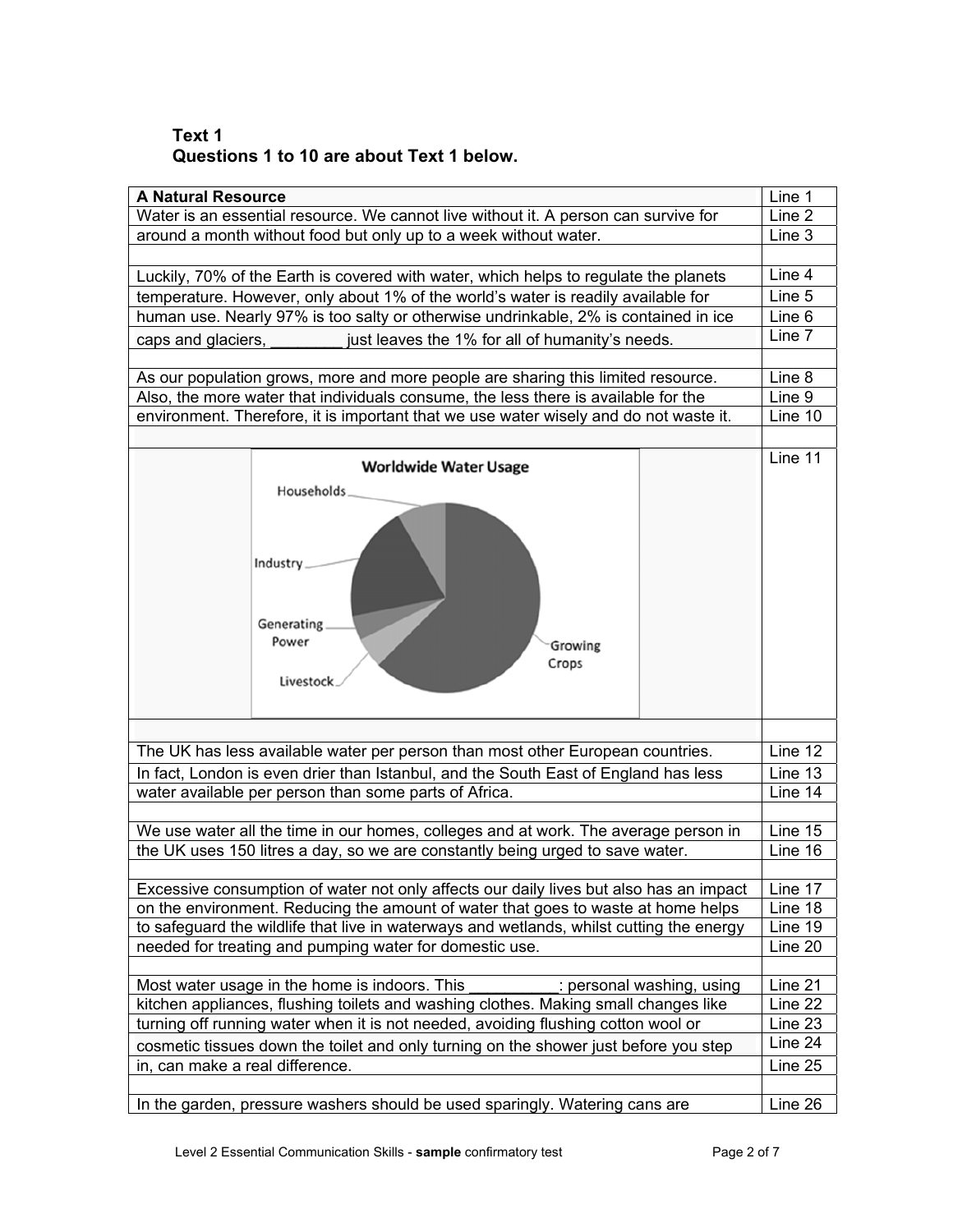| to hoses as they reduce the volume needed when watering plants. Water                   |  |  |
|-----------------------------------------------------------------------------------------|--|--|
| barrels are a brilliant method of catching large amounts of rain, which can then be     |  |  |
| used on the garden during dry spells.                                                   |  |  |
|                                                                                         |  |  |
| The overall amount of water on our planet has remained the same for two billion         |  |  |
| years. As this is unlikely to change anytime soon, we must conserve as much as we       |  |  |
| can. If the entire adult population of England and Wales remembered to turn off the     |  |  |
| tap when they brushed their teeth, we could save 180 million litres a day $-$ enough to |  |  |
| supply nearly 500,000 homes and fill 180 Olympic swimming pools.                        |  |  |

- 1. According to the text:
- a) fresh water is considered precious as it is in short supply
- b) drinking water is easily accessible across parts of Europe
- c) the amount of water on Earth has been slowly decreasing
- d) a large percentage of water is found in ice caps and glaciers
- 2. The **main** purpose of the article is to:
- a) convince readers to regularly turn off taps
- b) review how drinking water can be collected
- c) instruct households how to use less energy
- d) explain the importance of water conservation
- 3. The correct word to fill in the space on Line 7 is:
- a) while
- b) often
- c) which
- d) there
- 4. There is a punctuation error on Line:
- a) 4
- b) 9
- c) 12
- d) 15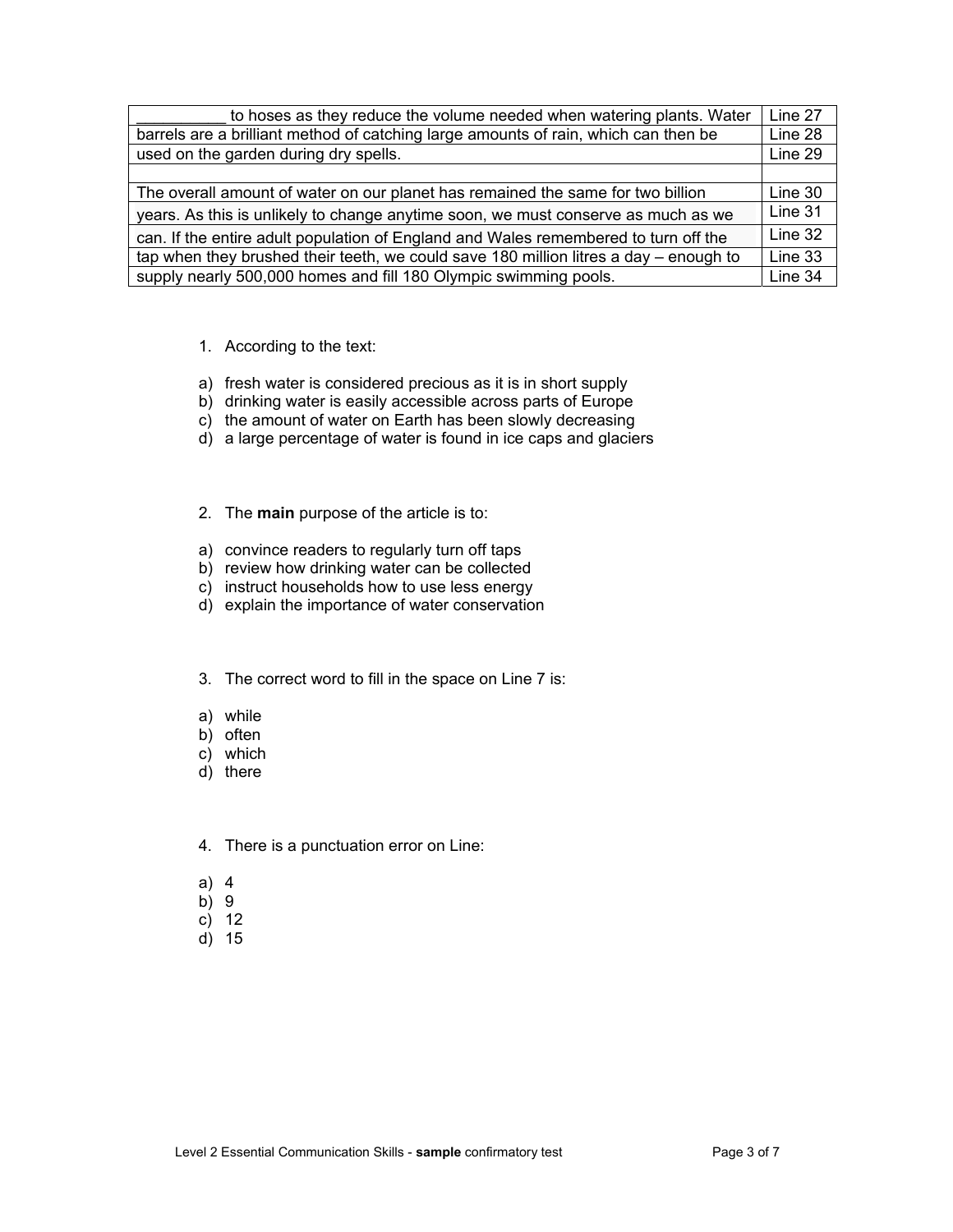- 5. What has the writer used to support their argument?
- a) Historical data
- b) Expert opinion
- c) Industry advice
- d) Statistical facts
- 6. The missing word on Line 27 is:
- a) preferible
- b) preferable
- c) prefferible
- d) prefferable

7. According to the image on Line 11, which sector consumes the most of our natural resources?

- a) Residential
- b) Agricultural
- c) Construction
- d) Manufacturing
- 8. This text was written for:
- a) an online forum for gardeners
- b) a report for a business journal
- c) a leaflet for local householders
- d) an article for a trade magazine
- 9. The correct word to insert in the space on Line 21 is:
- a) include
- b) includes
- c) included
- d) including

10. According to the text, reducing the water that goes to waste can:

- a) improve the efficiency of kitchen appliances
- b) increase the amount of water on the planet
- c) protect plants and animals that live in rivers
- d) provide more water to sports facilities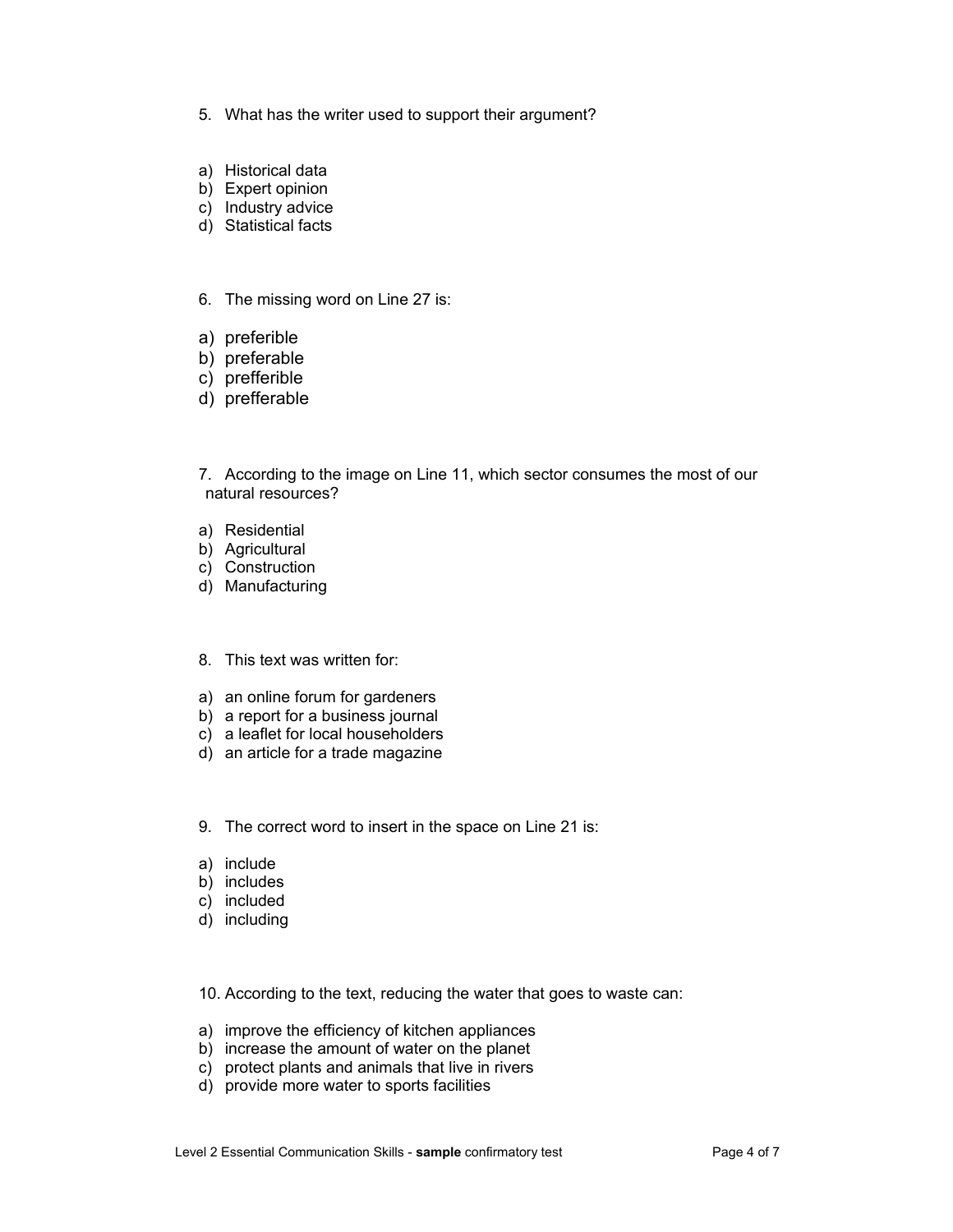# **Text 2 Questions 11 to 20 are about Text 2 below.**

| Birdwatching: a popular pastime                                                             | Line 1             |  |
|---------------------------------------------------------------------------------------------|--------------------|--|
| Birdwatching as a hobby has boomed in recent times and some three million adults in         | Line 2             |  |
| the UK engage in this pastime every year.                                                   |                    |  |
|                                                                                             | Line 3             |  |
| You don't need to know anything about birds to enjoy watching them, whether your            | Line 4             |  |
| observing small birds feeding from a bird table or delighting in the sight of big birds of  | Line 5             |  |
| prey soaring hundreds of feet in the air. Birds are everywhere; they are interesting to     |                    |  |
| watch and listen to and provide pleasure for many people.                                   |                    |  |
|                                                                                             | Line 7             |  |
| Birdwatching, officially known as birding, is a form of wildlife observation which can be   | Line 8             |  |
| done with binoculars, telescopes, listening devices or even the naked eye. Modern           | Line 9             |  |
| technology has also facilitated the use of webcams to enable birders to see different       | Line 10            |  |
| species around the world and share their observations with others.                          |                    |  |
|                                                                                             | Line 11            |  |
| The term 'birders' describes a person who seriously pursues the hobby of birding.           | Line $12$          |  |
| They may be an amatuer or professional. Birding is a hobby for individuals who enjoy        | Line 13            |  |
| the challenge of bird study, recording sightings or just being involved in activities       | Line 14            |  |
| connected to bird life. A birdwatcher is someone who watches birds for any reason           | Line 15            |  |
| and should not be confused with the serious birder.                                         |                    |  |
|                                                                                             |                    |  |
| Birdwatchers are often referred to as twitchers. 'Twitching' is a British term used         | Line 17            |  |
| to mean 'the pursuit of a previously located rare bird. This is now a highly developed      | Line 18            |  |
| activity in the UK and Europe since it is possible to travel across countries quickly and   |                    |  |
| with relative ease. By virtue of these individuals' serious intent to spot rare birds, they |                    |  |
| should not be called birdwatchers who are, allegedly, less dedicated to this hobby.         |                    |  |
|                                                                                             |                    |  |
| Twitchers have also developed their own terminology. For example, a twitcher who            | Line 22            |  |
| fails to see a rare bird has 'dipped out'; if other twitchers do see the bird, the person   | Line 23            |  |
| who doesn't may feel 'gripped off'.                                                         | Line 24            |  |
|                                                                                             |                    |  |
| Last year birdwatchers, or twitchers, from all over Britain turned up in a tiny Welsh       | Line 25<br>Line 26 |  |
| village in Pembrokeshire to see the first recorded visit of a masked wagtail. More than     |                    |  |
| 40 enthusiasts drove through the night and slept in their cars to get the first glimpse of  |                    |  |
| the bird seen flying between chimney pots in Camrose. One twitcher, a man from              |                    |  |
| Derbyshire, said: 'This is as exciting as it gets - this little bird hasn't been seen on    |                    |  |
| our shores before. If it sticks around until the weekend there will be hundreds of          |                    |  |
| people here to see it.'                                                                     |                    |  |
|                                                                                             |                    |  |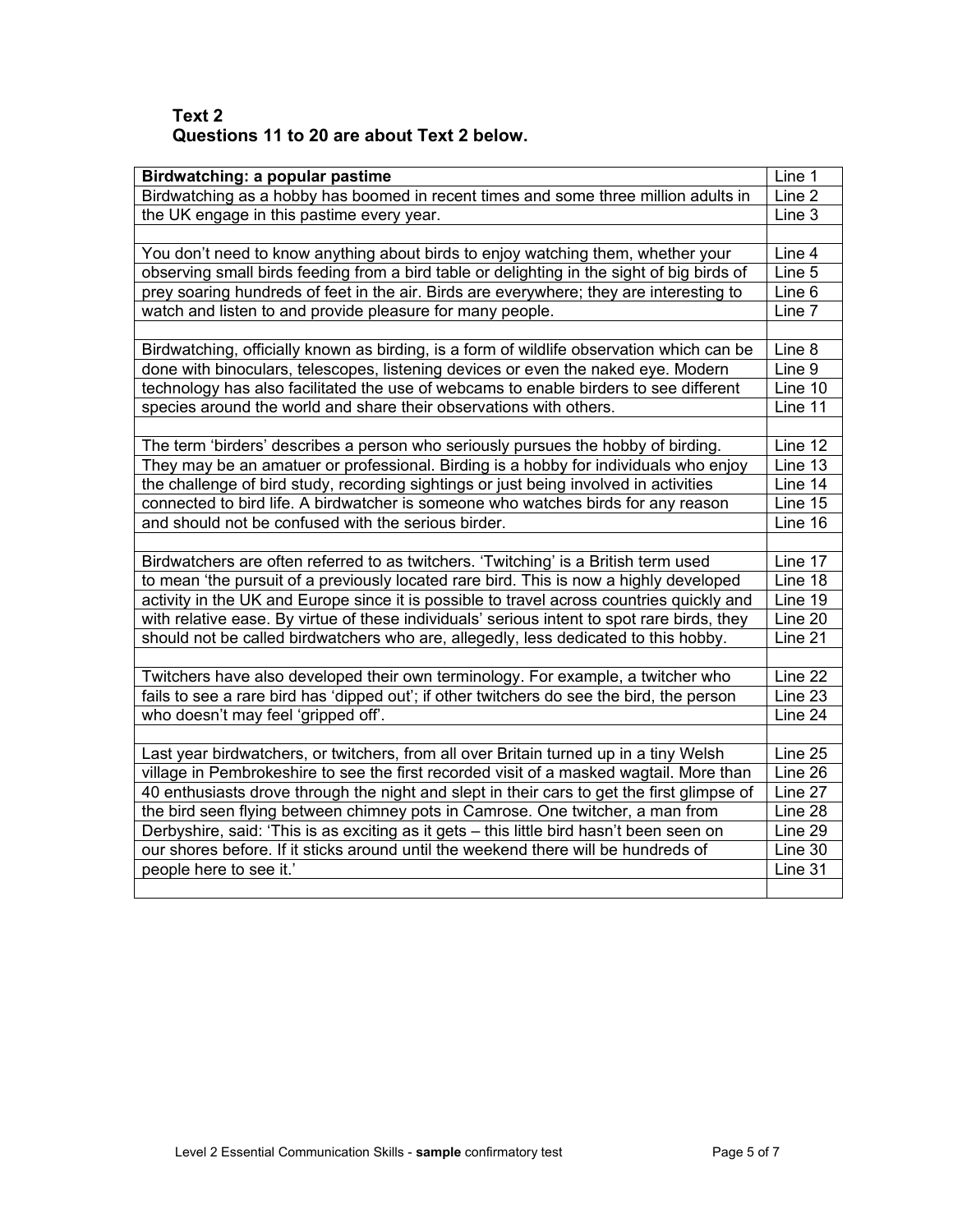#### 11. The writer suggests that:

- a) serious birders will only observe rare species
- b) birding is best enjoyed in large groups of people
- c) there are many different aspects to birdwatching
- d) Britain has more twitchers than the rest of Europe

12. The **best** word to replace 'enthusiasts' on Line 27 is:

- a) experts
- b) followers
- c) supporters
- d) professionals

13. The language in this text can **best** be described as:

- a) informative
- b) descriptive
- c) imaginative
- d) persuasive

14. There is a grammar error on Line:

- a) 4
- b) 8
- c) 14
- d) 15

15. According to the text, technology has:

- a) allowed twitchers to see even smaller birds
- b) helped more adults to take up birdwatching
- c) encouraged birders to travel longer distances
- d) enhanced communication between birdwatchers

16. What punctuation is missing from Line 18?

- a) Quotation mark
- b) Exclamation mark
- c) Apostrophe
- d) Comma